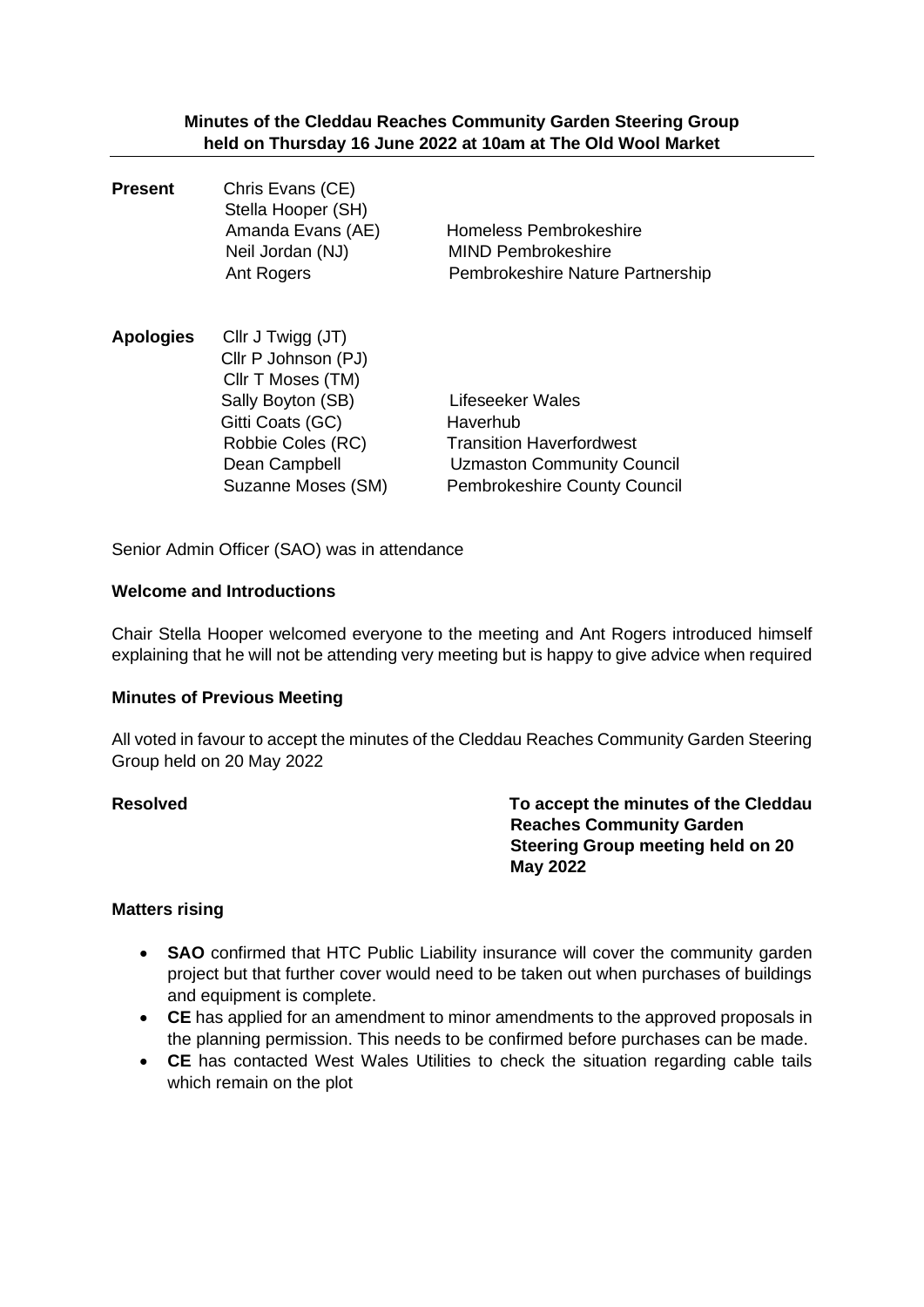## **Project Update**

## **Quotes for Installation**

SAO provided 3 quotes for Polytunnel, Garden Room and composting bins. 2 quotes were provided for Disabled Composting toilet as this is specialised item manufactured by only a few companies

**Polytunnel** – All voted in favour of **supplier no 2 £3390 net**. This company is local to West Wales and was personally recommended by a PCC officer. The price also includes installation

**Composting Disabled Toilet** – All voted in favour of **supplier no 1 £2540.83 net**. This item serves the needs of the requirements for a composting disabled toilet. The price includes a ramp. The company is Welsh.

**Garden Room/Office –** All voted in favour of **supplier no 3 £11,833.33 net** (NB this price was valid until 31/5/22). This price includes installation.

**Compost bins -** All voted in favour of **supplier no 2 £969.55** (company is not VAT registered). These items are the same as ones used at the Bridge Meadow. The lids from the previously purchased bins are available for use. The bins side slots can be removed for easy access and disabled use.

## **Recommendation The quotations are accepted for:**

- **Polytunnel – Supplier 2 £3390 net;**
- **Composting Disabled Toilet – Supplier 1 £2340.83 net;**
- **Garden Room / Office – Supplier 3 £11,833.33 net;**
- **Compost Bins – Supplier 2 £969.55**

## **Comments raised at MES meeting**

- The Chair of the Community Garden Steering Group was democratically elected at first meeting of the steering Group and was the only nominee for the role
- The National Lottery Heritage Grant allows £500 for annual insurance premium uplift for site and contents, volunteer and public liability
- The National Lottery Heritage Fund provides bi-lingual logos for use on social media, letterheads etc The company which will be established to oversee the project in the future will design it's own logo
- Press releases and posts on HTC website will be approved by HTC. It is a condition of the funding that all publicity should be b-lingual
- Comments relating to CIC to be addressed later in the meeting